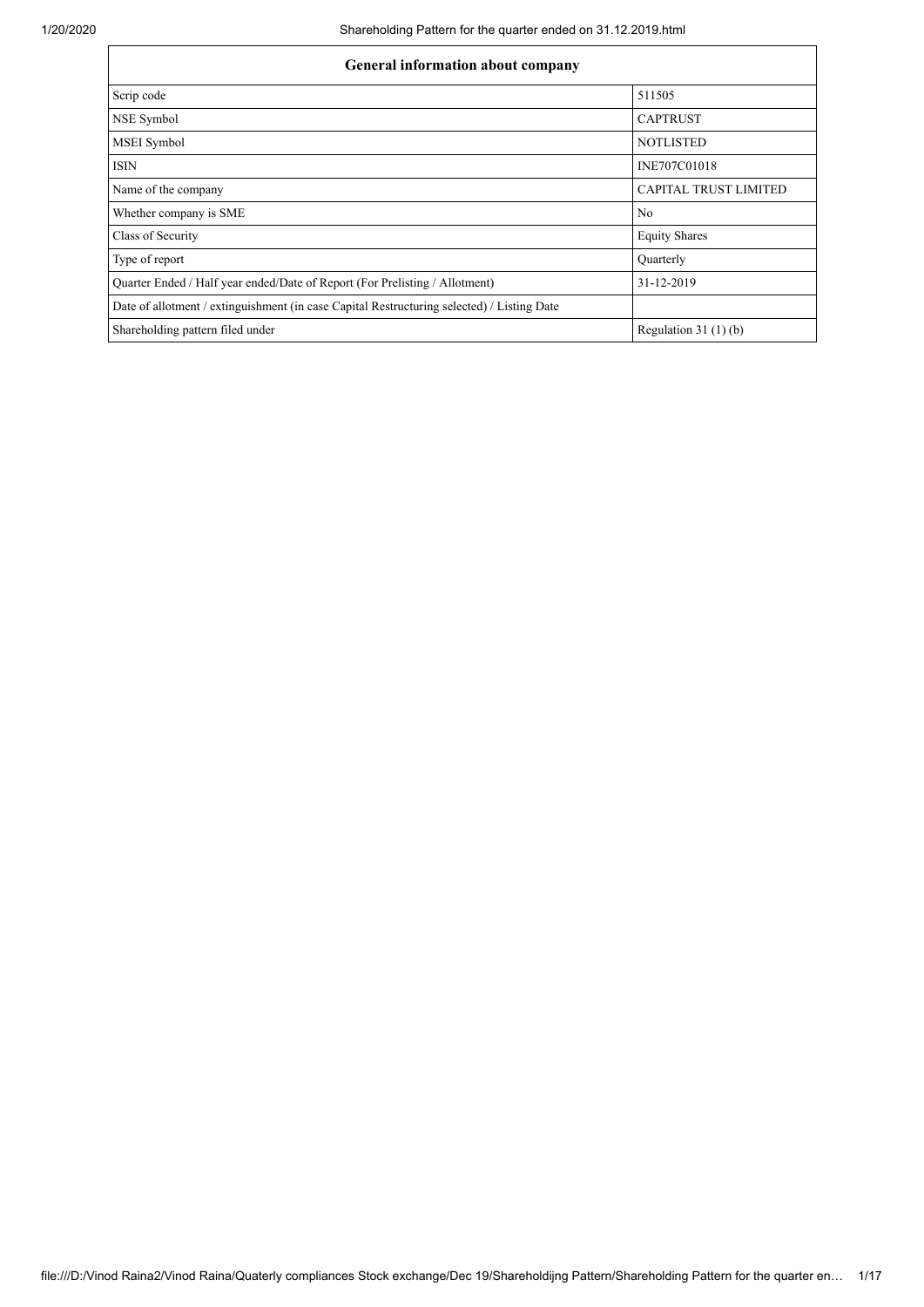|                | <b>Declaration</b>                                                                        |                |                                |                       |                             |  |  |  |  |
|----------------|-------------------------------------------------------------------------------------------|----------------|--------------------------------|-----------------------|-----------------------------|--|--|--|--|
| Sr.<br>No.     | Particular                                                                                | Yes/No         | Promoter and<br>Promoter Group | Public<br>shareholder | Non Promoter-<br>Non Public |  |  |  |  |
|                | Whether the Listed Entity has issued any partly paid up shares?                           | N <sub>0</sub> | N <sub>0</sub>                 | N <sub>0</sub>        | N <sub>0</sub>              |  |  |  |  |
| $\overline{2}$ | Whether the Listed Entity has issued any Convertible Securities<br>$\Omega$               | N <sub>0</sub> | No                             | No                    | N <sub>0</sub>              |  |  |  |  |
| 3              | Whether the Listed Entity has issued any Warrants?                                        | N <sub>0</sub> | No                             | N <sub>o</sub>        | N <sub>0</sub>              |  |  |  |  |
| 4              | Whether the Listed Entity has any shares against which<br>depository receipts are issued? | N <sub>0</sub> | No                             | N <sub>0</sub>        | N <sub>0</sub>              |  |  |  |  |
| 5              | Whether the Listed Entity has any shares in locked-in?                                    | Yes            | Yes                            | N <sub>0</sub>        | N <sub>0</sub>              |  |  |  |  |
| 6              | Whether any shares held by promoters are pledge or otherwise<br>encumbered?               | N <sub>0</sub> | No                             |                       |                             |  |  |  |  |
| 7              | Whether company has equity shares with differential voting<br>rights?                     | N <sub>0</sub> | No                             | N <sub>0</sub>        | N <sub>o</sub>              |  |  |  |  |
| 8              | Whether the listed entity has any significant beneficial owner?                           | N <sub>0</sub> |                                |                       |                             |  |  |  |  |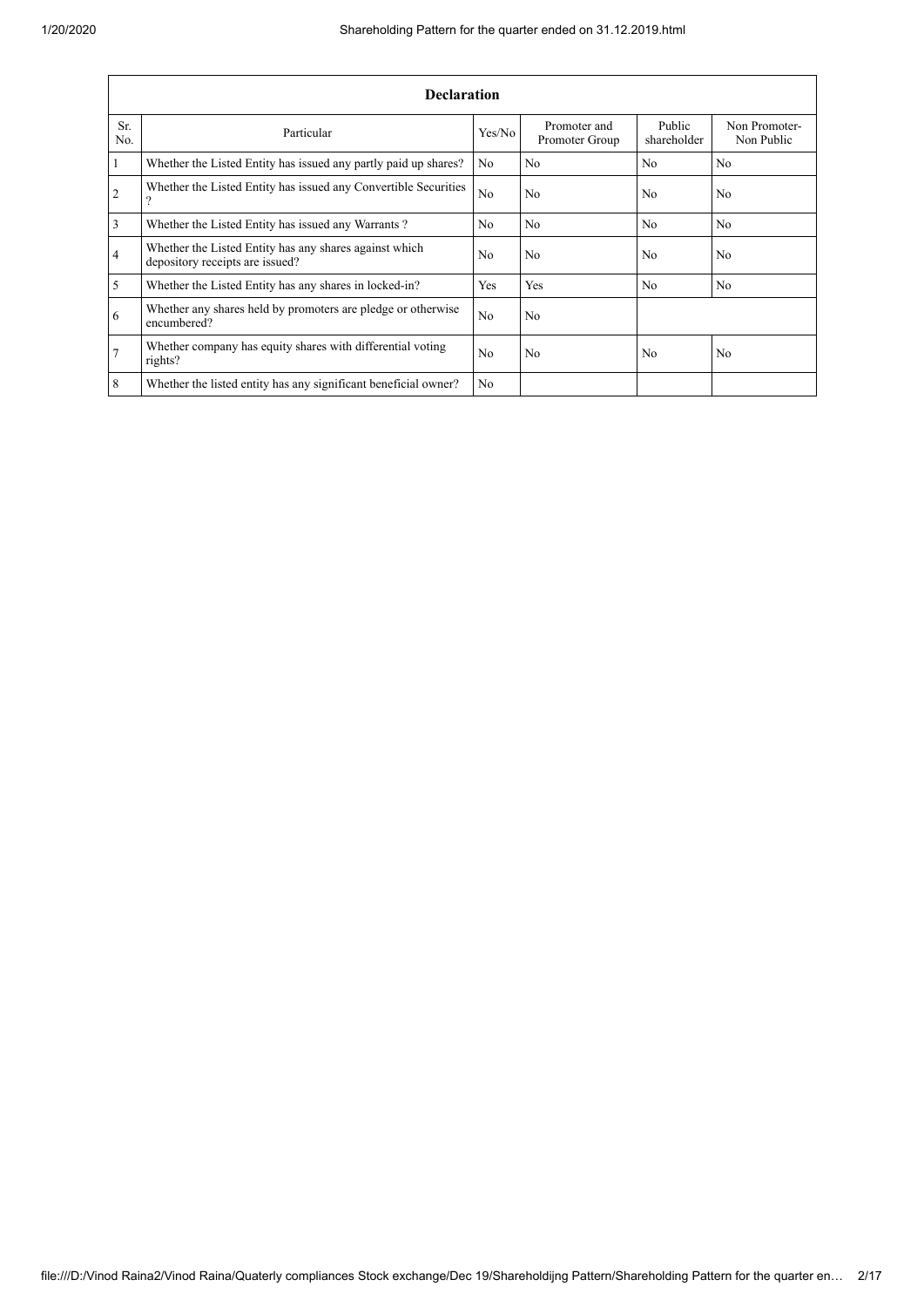$\overline{1}$ 

|                                                             | Table I - Summary Statement holding of specified securities |                       |                       |                             |                                            |                                                                            |                                        |                                                                  |       |                     |       |
|-------------------------------------------------------------|-------------------------------------------------------------|-----------------------|-----------------------|-----------------------------|--------------------------------------------|----------------------------------------------------------------------------|----------------------------------------|------------------------------------------------------------------|-------|---------------------|-------|
| Category<br>Category<br>of<br>shareholder<br>$($ I)<br>(II) |                                                             | Nos. Of               | No. of<br>fully paid  | No. Of<br>Partly<br>paid-up | No. Of<br>shares                           | Total nos.<br>shares                                                       | Shareholding as a<br>% of total no. of | Number of Voting Rights held in each<br>class of securities (IX) |       |                     |       |
|                                                             | shareholders                                                | up equity             | equity                | underlying<br>Depository    | held (VII)<br>$= (IV) +$<br>$(V)$ + $(VI)$ | shares (calculated<br>as per SCRR,<br>1957) (VIII) As a<br>% of $(A+B+C2)$ | No of Voting (XIV) Rights              |                                                                  |       | Total as a          |       |
|                                                             | (III)                                                       | shares<br>held $(IV)$ | shares<br>held<br>(V) | Receipts<br>(VI)            |                                            |                                                                            | Class eg:<br>X                         | Class<br>eg:y                                                    | Total | $%$ of<br>$(A+B+C)$ |       |
| (A)                                                         | Promoter<br>&<br>Promoter<br>Group                          | 3                     | 10826257              |                             |                                            | 10826257                                                                   | 66.17                                  | 10826257                                                         |       | 10826257            | 66.17 |
| (B)                                                         | Public                                                      | 6293                  | 5391243               |                             |                                            | 5391243                                                                    | 32.95                                  | 5391243                                                          |       | 5391243             | 32.95 |
| (C)                                                         | Non<br>Promoter-<br>Non Public                              |                       | 143915                |                             |                                            | 143915                                                                     |                                        | 143915                                                           |       | 143915              | 0.88  |
| (C1)                                                        | <b>Shares</b><br>underlying<br><b>DRs</b>                   |                       |                       |                             |                                            |                                                                            |                                        |                                                                  |       |                     |       |
| (C2)                                                        | Shares held<br>by<br>Employee<br>Trusts                     |                       | 143915                |                             |                                            | 143915                                                                     | 0.88                                   | 143915                                                           |       | 143915              | 0.88  |
|                                                             | Total                                                       | 6297                  | 16361415              |                             |                                            | 16361415                                                                   | 100                                    | 16361415                                                         |       | 16361415            | 100   |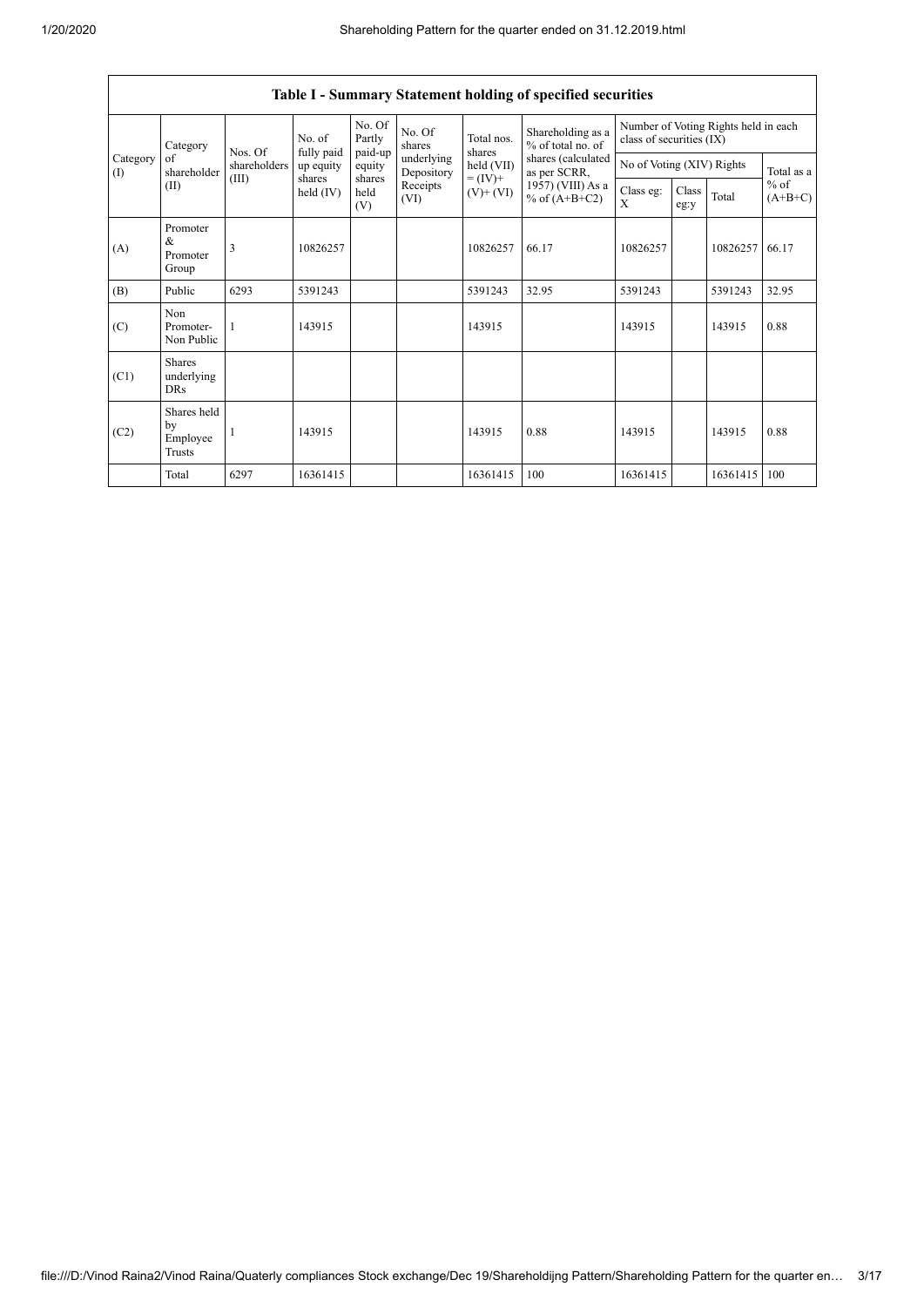$\mathbf{r}$ 

| Table I - Summary Statement holding of specified securities |                                                |                                                                                                                                                                         |                                                  |                                                                                         |                                                                                           |                                                  |            |                                                                               |                                |                                       |
|-------------------------------------------------------------|------------------------------------------------|-------------------------------------------------------------------------------------------------------------------------------------------------------------------------|--------------------------------------------------|-----------------------------------------------------------------------------------------|-------------------------------------------------------------------------------------------|--------------------------------------------------|------------|-------------------------------------------------------------------------------|--------------------------------|---------------------------------------|
| Category<br>(1)                                             | Category<br>$\alpha$ f<br>shareholder<br>(II)  | No. Of<br>No. of<br><b>Shares</b><br><b>Shares</b><br>Underlying<br>Underlying<br>Outstanding<br>Outstanding<br>convertible<br>Warrants<br>securities<br>$(X_i)$<br>(X) |                                                  | No. Of Shares<br>Underlying<br>Outstanding<br>convertible                               | Shareholding, as a<br>% assuming full<br>conversion of<br>convertible<br>securities (as a | Number of<br>Locked in shares<br>(XII)           |            | Number of<br><b>Shares</b><br>pledged or<br>otherwise<br>encumbered<br>(XIII) |                                | Number of<br>equity shares<br>held in |
|                                                             |                                                |                                                                                                                                                                         | securities and<br>No. Of<br>Warrants (Xi)<br>(a) | percentage of<br>diluted share<br>capital) (XI)=<br>$(VII)+(X)$ As a % of<br>$(A+B+C2)$ | No. (a)                                                                                   | As a<br>$%$ of<br>total<br>Shares<br>held<br>(b) | No.<br>(a) | As a<br>$%$ of<br>total<br><b>Shares</b><br>held<br>(b)                       | dematerialized<br>form $(XIV)$ |                                       |
| (A)                                                         | Promoter<br>$\&$<br>Promoter<br>Group          |                                                                                                                                                                         |                                                  |                                                                                         | 66.17                                                                                     | 1550000                                          | 14.32      |                                                                               |                                | 10826257                              |
| (B)                                                         | Public                                         |                                                                                                                                                                         |                                                  |                                                                                         | 32.95                                                                                     |                                                  |            |                                                                               |                                | 4832063                               |
| (C)                                                         | Non<br>Promoter-<br>Non Public                 |                                                                                                                                                                         |                                                  |                                                                                         |                                                                                           |                                                  |            |                                                                               |                                | 143915                                |
| (C1)                                                        | <b>Shares</b><br>underlying<br><b>DRs</b>      |                                                                                                                                                                         |                                                  |                                                                                         |                                                                                           |                                                  |            |                                                                               |                                |                                       |
| (C2)                                                        | Shares held<br>by<br>Employee<br><b>Trusts</b> |                                                                                                                                                                         |                                                  |                                                                                         | 0.88                                                                                      |                                                  |            |                                                                               |                                | 143915                                |
|                                                             | Total                                          |                                                                                                                                                                         |                                                  |                                                                                         | 99                                                                                        | 1550000                                          | 9.47       |                                                                               |                                | 15802235                              |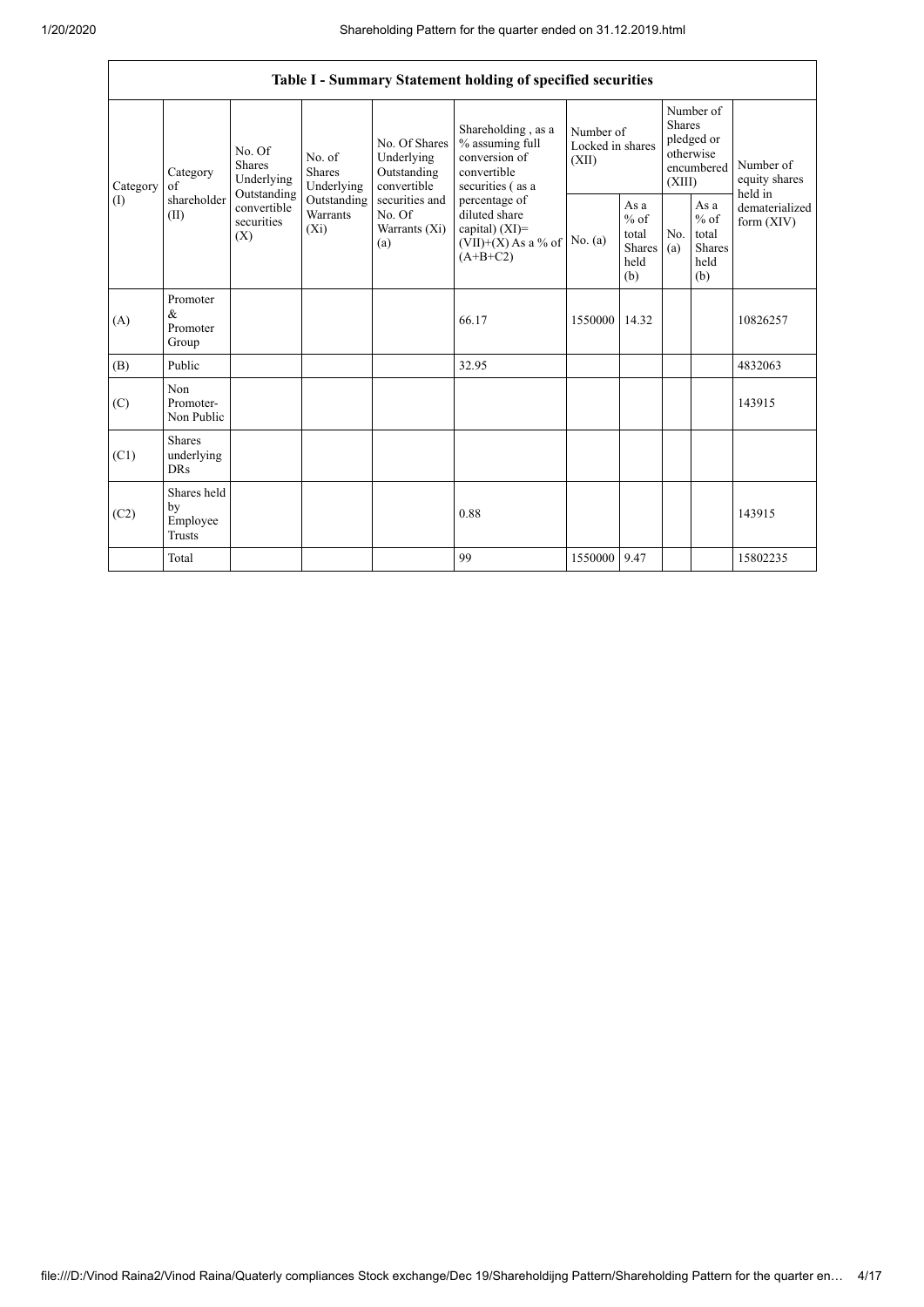| Table II - Statement showing shareholding pattern of the Promoter and Promoter Group    |                                                                                                                     |                                                                                      |                                             |                                 |                                    |                             |                                                  |                           |               |                                      |                           |
|-----------------------------------------------------------------------------------------|---------------------------------------------------------------------------------------------------------------------|--------------------------------------------------------------------------------------|---------------------------------------------|---------------------------------|------------------------------------|-----------------------------|--------------------------------------------------|---------------------------|---------------|--------------------------------------|---------------------------|
|                                                                                         |                                                                                                                     |                                                                                      |                                             | No.<br>Of                       | No. Of                             | Total nos.                  | Shareholding<br>as a % of<br>total no. of        | class of securities (IX)  |               | Number of Voting Rights held in each |                           |
| Sr.                                                                                     | Category &<br>Name of the<br>Shareholders (I)                                                                       | Nos. Of<br>shareholders<br>(III)                                                     | No. of<br>fully paid<br>up equity<br>shares | Partly<br>paid-<br>up<br>equity | shares<br>underlying<br>Depository | shares<br>held<br>$(VII) =$ | shares<br>(calculated<br>as per                  | No of Voting (XIV) Rights |               |                                      | Total<br>as a $%$<br>of   |
|                                                                                         |                                                                                                                     |                                                                                      | held $(IV)$                                 | shares<br>held<br>(V)           | Receipts<br>(VI)                   | $(IV)+$<br>$(V)$ + $(VI)$   | SCRR,<br>1957) (VIII)<br>As a % of<br>$(A+B+C2)$ | Class eg:<br>X            | Class<br>eg:y | Total                                | Total<br>Voting<br>rights |
| A                                                                                       |                                                                                                                     | Table II - Statement showing shareholding pattern of the Promoter and Promoter Group |                                             |                                 |                                    |                             |                                                  |                           |               |                                      |                           |
| (1)                                                                                     | Indian                                                                                                              |                                                                                      |                                             |                                 |                                    |                             |                                                  |                           |               |                                      |                           |
| (a)                                                                                     | Individuals/Hindu<br>undivided Family                                                                               | $\mathbf{1}$                                                                         | 6038917                                     |                                 |                                    | 6038917                     | 36.91                                            | 6038917                   |               | 6038917                              | 36.91                     |
| (d)                                                                                     | Any Other<br>(specify)                                                                                              | $\overline{2}$                                                                       | 4787340                                     |                                 |                                    | 4787340                     | 29.26                                            | 4787340                   |               | 4787340                              | 29.26                     |
| Sub-Total (A)<br>(1)                                                                    |                                                                                                                     | 3                                                                                    | 10826257                                    |                                 |                                    | 10826257                    | 66.17                                            | 10826257                  |               | 10826257                             | 66.17                     |
| (2)                                                                                     | Foreign                                                                                                             |                                                                                      |                                             |                                 |                                    |                             |                                                  |                           |               |                                      |                           |
| Total<br>Shareholding<br>of Promoter<br>and Promoter<br>Group $(A)=$<br>$(A)(1)+(A)(2)$ |                                                                                                                     | 3                                                                                    | 10826257                                    |                                 |                                    | 10826257                    | 66.17                                            | 10826257                  |               | 10826257                             | 66.17                     |
| $\, {\bf B}$                                                                            | Table III - Statement showing shareholding pattern of the Public shareholder                                        |                                                                                      |                                             |                                 |                                    |                             |                                                  |                           |               |                                      |                           |
| (1)                                                                                     | Institutions                                                                                                        |                                                                                      |                                             |                                 |                                    |                             |                                                  |                           |               |                                      |                           |
| (a)                                                                                     | Mutual Funds                                                                                                        | $\,1\,$                                                                              | 100                                         |                                 |                                    | 100                         | 0                                                | 100                       |               | 100                                  | $\boldsymbol{0}$          |
| (f)                                                                                     | Financial<br>Institutions/<br><b>Banks</b>                                                                          | 1                                                                                    | 100                                         |                                 |                                    | 100                         | 0                                                | 100                       |               | 100                                  | $\boldsymbol{0}$          |
| (i)                                                                                     | Any Other<br>(specify)                                                                                              | $\overline{c}$                                                                       | 2825000                                     |                                 |                                    | 2825000                     | 17.27                                            | 2825000                   |               | 2825000                              | 17.27                     |
| Sub-Total (B)<br>(1)                                                                    |                                                                                                                     | 4                                                                                    | 2825200                                     |                                 |                                    | 2825200                     | 17.27                                            | 2825200                   |               | 2825200                              | 17.27                     |
| (3)                                                                                     | Non-institutions                                                                                                    |                                                                                      |                                             |                                 |                                    |                             |                                                  |                           |               |                                      |                           |
| (a(i))                                                                                  | Individuals -<br>i.Individual<br>shareholders<br>holding nominal<br>share capital up<br>to Rs. 2 lakhs.             | 6129                                                                                 | 1475789                                     |                                 |                                    | 1475789                     | 9.02                                             | 1475789                   |               | 1475789                              | 9.02                      |
| (a(ii))                                                                                 | Individuals - ii.<br>Individual<br>shareholders<br>holding nominal<br>share capital in<br>excess of Rs. 2<br>lakhs. | 6                                                                                    | 587454                                      |                                 |                                    | 587454                      | 3.59                                             | 587454                    |               | 587454                               | 3.59                      |
| (e)                                                                                     | Any Other<br>(specify)                                                                                              | 154                                                                                  | 502800                                      |                                 |                                    | 502800                      | 3.07                                             | 502800                    |               | 502800                               | 3.07                      |
| Sub-Total (B)<br>(3)                                                                    |                                                                                                                     | 6289                                                                                 | 2566043                                     |                                 |                                    | 2566043                     | 15.68                                            | 2566043                   |               | 2566043                              | 15.68                     |
| <b>Total Public</b><br>Shareholding<br>$(B)=(B)(1)+$<br>$(B)(2)+(B)(3)$                 |                                                                                                                     | 6293                                                                                 | 5391243                                     |                                 |                                    | 5391243                     | 32.95                                            | 5391243                   |               | 5391243                              | 32.95                     |
| $\mathbf C$                                                                             | Table IV - Statement showing shareholding pattern of the Non Promoter- Non Public shareholder                       |                                                                                      |                                             |                                 |                                    |                             |                                                  |                           |               |                                      |                           |
| (2)                                                                                     | Employee Benefit<br>Trust (under<br>SEBI (Share<br>based Employee<br>Benefit)<br>Regulations,<br>2014)              | -1                                                                                   | 143915                                      |                                 |                                    | 143915                      | 0.88                                             | 143915                    |               | 143915                               | 0.88                      |
| Total<br>NonPromoter-<br>Non Public<br>Shareholding                                     |                                                                                                                     | $\mathbf{1}$                                                                         | 143915                                      |                                 |                                    | 143915                      |                                                  | 143915                    |               | 143915                               | 0.88                      |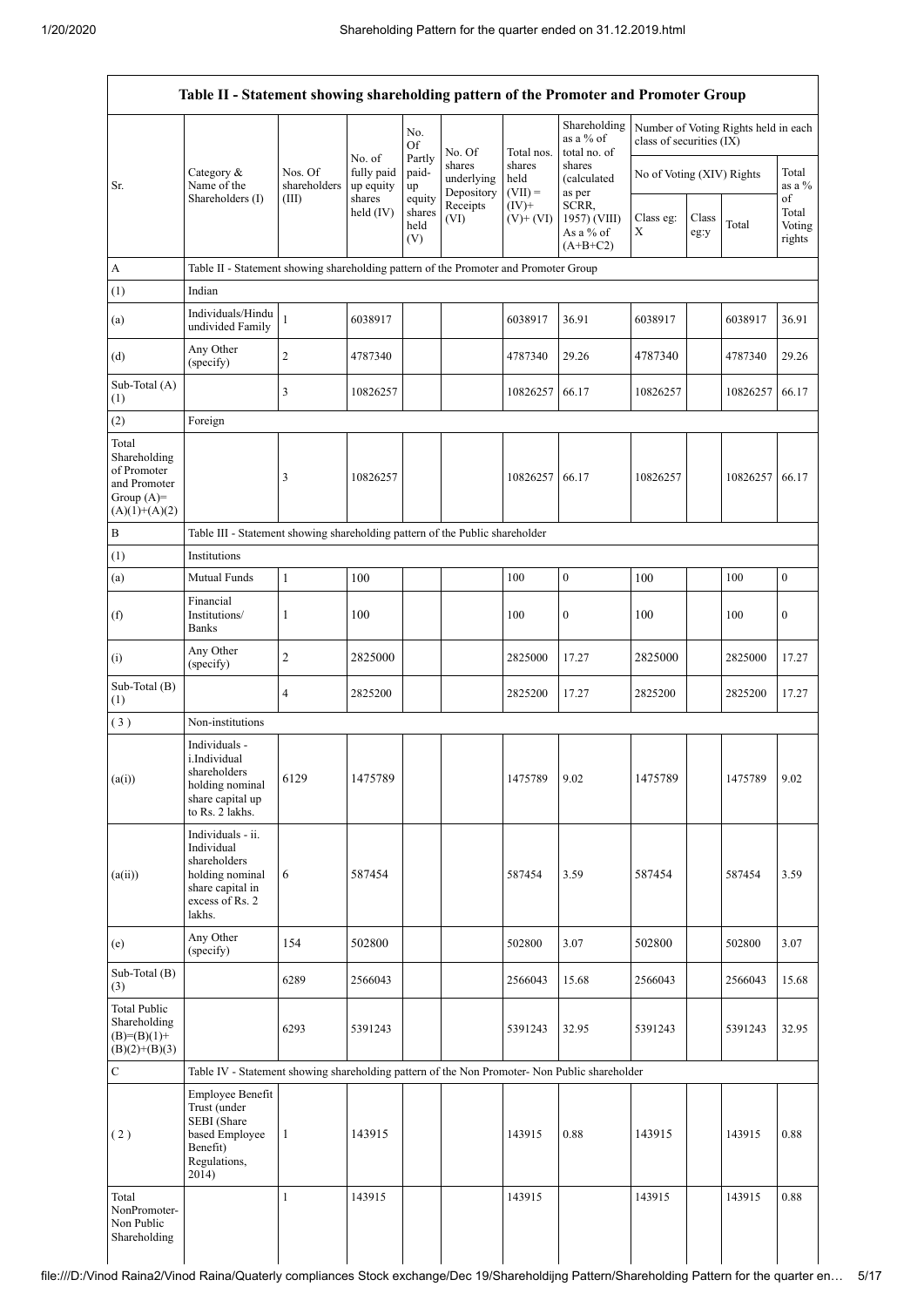## 1/20/2020 Shareholding Pattern for the quarter ended on 31.12.2019.html

| $(C) = (C)(1) +$<br>(C)(2) |      |          |  |              |          |                |  |
|----------------------------|------|----------|--|--------------|----------|----------------|--|
| Total (<br>$A+B+C2$ )      | 6297 | 16361415 |  | 16361415 100 | 16361415 | 16361415   100 |  |
| Total<br>$(A+B+C)$         | 6297 | 16361415 |  | 16361415 100 | 16361415 | 16361415   100 |  |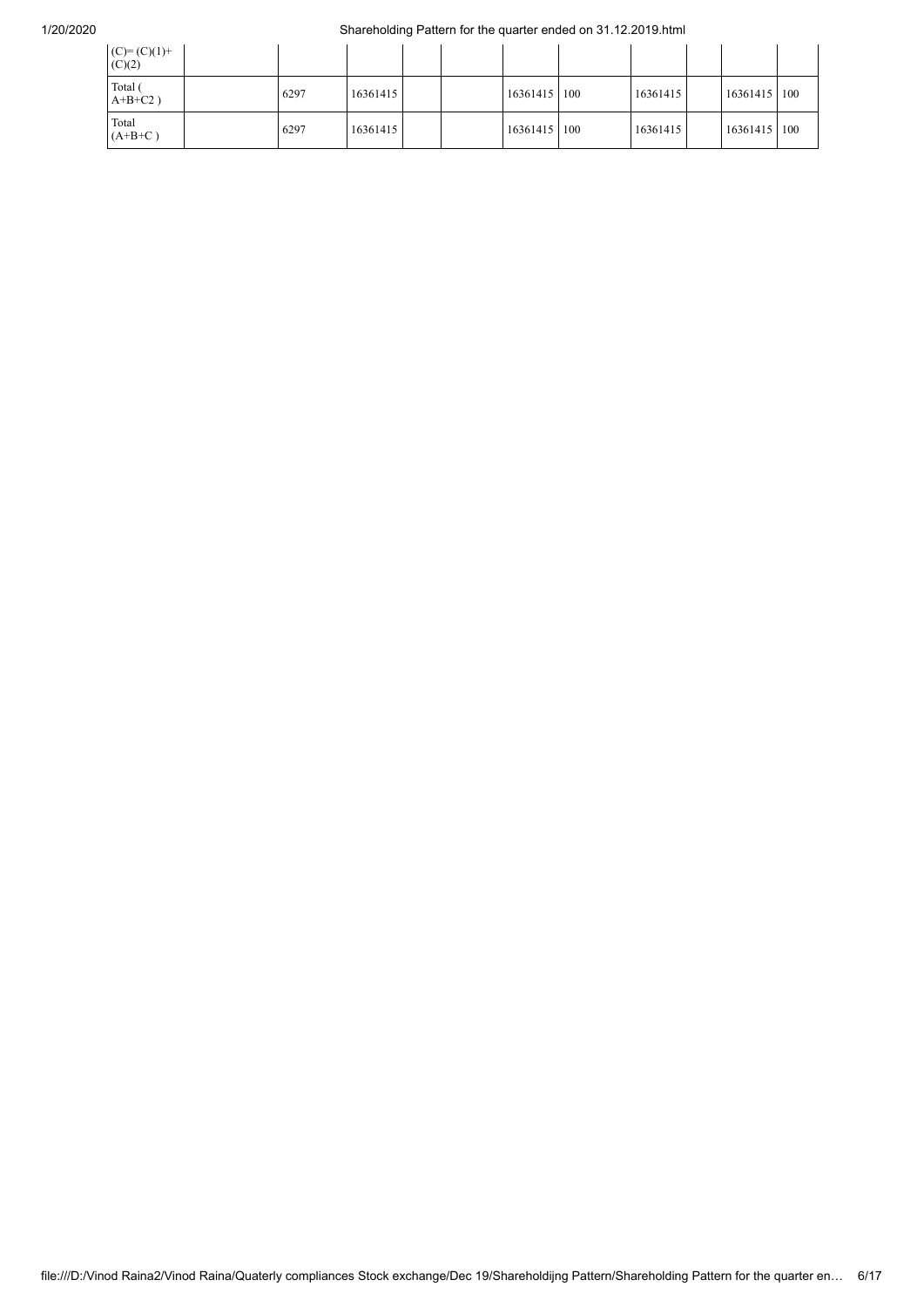|                                                                                         |                                                                                                                         |                                |                                                                                                               | Table II - Statement showing shareholding pattern of the Promoter and Promoter Group                  |                                        |                                                         |                                                                               |                                                         |                                       |
|-----------------------------------------------------------------------------------------|-------------------------------------------------------------------------------------------------------------------------|--------------------------------|---------------------------------------------------------------------------------------------------------------|-------------------------------------------------------------------------------------------------------|----------------------------------------|---------------------------------------------------------|-------------------------------------------------------------------------------|---------------------------------------------------------|---------------------------------------|
| Sr.                                                                                     | No. Of<br>No. of<br>Shares<br><b>Shares</b><br>Underlying<br>Outstanding<br>convertible<br>securities<br>$(X_i)$<br>(X) | Underlying                     | No. Of Shares<br>Underlying<br>Outstanding<br>convertible<br>securities and<br>No. Of<br>Warrants (Xi)<br>(a) | Shareholding, as a %<br>assuming full conversion<br>of convertible securities (<br>as a percentage of | Number of<br>Locked in shares<br>(XII) |                                                         | Number of<br><b>Shares</b><br>pledged or<br>otherwise<br>encumbered<br>(XIII) |                                                         | Number of<br>equity shares<br>held in |
|                                                                                         |                                                                                                                         | Outstanding<br><b>Warrants</b> |                                                                                                               | diluted share capital)<br>$(XI) = (VII)+(X) As a %$<br>of $(A+B+C2)$                                  | No. (a)                                | As a<br>$%$ of<br>total<br><b>Shares</b><br>held<br>(b) | No.<br>(a)                                                                    | As a<br>$%$ of<br>total<br><b>Shares</b><br>held<br>(b) | dematerialized<br>form $(XIV)$        |
| A                                                                                       |                                                                                                                         |                                |                                                                                                               | Table II - Statement showing shareholding pattern of the Promoter and Promoter Group                  |                                        |                                                         |                                                                               |                                                         |                                       |
| (1)                                                                                     | Indian                                                                                                                  |                                |                                                                                                               |                                                                                                       |                                        |                                                         |                                                                               |                                                         |                                       |
| (a)                                                                                     |                                                                                                                         |                                |                                                                                                               | 36.91                                                                                                 | 1550000                                | 25.67                                                   |                                                                               |                                                         | 6038917                               |
| (d)                                                                                     |                                                                                                                         |                                |                                                                                                               | 29.26                                                                                                 | $\boldsymbol{0}$                       | $\mathbf{0}$                                            |                                                                               |                                                         | 4787340                               |
| Sub-Total (A)<br>(1)                                                                    |                                                                                                                         |                                |                                                                                                               | 66.17                                                                                                 | 1550000                                | 14.32                                                   |                                                                               |                                                         | 10826257                              |
| (2)                                                                                     | Foreign                                                                                                                 |                                |                                                                                                               |                                                                                                       |                                        |                                                         |                                                                               |                                                         |                                       |
| Total<br>Shareholding<br>of Promoter<br>and Promoter<br>Group $(A)=$<br>$(A)(1)+(A)(2)$ |                                                                                                                         |                                |                                                                                                               | 66.17                                                                                                 | 1550000                                | 14.32                                                   |                                                                               |                                                         | 10826257                              |
| B                                                                                       |                                                                                                                         |                                |                                                                                                               | Table III - Statement showing shareholding pattern of the Public shareholder                          |                                        |                                                         |                                                                               |                                                         |                                       |
| (1)                                                                                     | Institutions                                                                                                            |                                |                                                                                                               |                                                                                                       |                                        |                                                         |                                                                               |                                                         |                                       |
| (a)                                                                                     |                                                                                                                         |                                |                                                                                                               | $\boldsymbol{0}$                                                                                      |                                        |                                                         |                                                                               |                                                         | $\boldsymbol{0}$                      |
| (f)                                                                                     |                                                                                                                         |                                |                                                                                                               | $\overline{0}$                                                                                        |                                        |                                                         |                                                                               |                                                         | $\mathbf{0}$                          |
| (i)                                                                                     |                                                                                                                         |                                |                                                                                                               | 17.27                                                                                                 |                                        |                                                         |                                                                               |                                                         | 2825000                               |
| Sub-Total (B)<br>(1)                                                                    |                                                                                                                         |                                |                                                                                                               | 17.27                                                                                                 |                                        |                                                         |                                                                               |                                                         | 2825000                               |
| (3)                                                                                     | Non-institutions                                                                                                        |                                |                                                                                                               |                                                                                                       |                                        |                                                         |                                                                               |                                                         |                                       |
| (a(i))                                                                                  |                                                                                                                         |                                |                                                                                                               | 9.02                                                                                                  |                                        |                                                         |                                                                               |                                                         | 986947                                |
| (a(ii))                                                                                 |                                                                                                                         |                                |                                                                                                               | 3.59                                                                                                  |                                        |                                                         |                                                                               |                                                         | 587454                                |
| (e)                                                                                     |                                                                                                                         |                                |                                                                                                               | 3.07                                                                                                  |                                        |                                                         |                                                                               |                                                         | 432662                                |
| Sub-Total (B)<br>(3)                                                                    |                                                                                                                         |                                |                                                                                                               | 15.68                                                                                                 |                                        |                                                         |                                                                               |                                                         | 2007063                               |
| <b>Total Public</b><br>Shareholding<br>$(B)=(B)(1)+$<br>$(B)(2)+(B)(3)$                 |                                                                                                                         |                                |                                                                                                               | 32.95                                                                                                 |                                        |                                                         |                                                                               |                                                         | 4832063                               |
| ${\bf C}$                                                                               |                                                                                                                         |                                |                                                                                                               | Table IV - Statement showing shareholding pattern of the Non Promoter- Non Public shareholder         |                                        |                                                         |                                                                               |                                                         |                                       |
| (2)                                                                                     |                                                                                                                         |                                |                                                                                                               | 0.88                                                                                                  |                                        |                                                         |                                                                               |                                                         | 143915                                |
| Total<br>NonPromoter-<br>Non Public<br>Shareholding<br>$(C) = (C)(1) +$<br>(C)(2)       |                                                                                                                         |                                |                                                                                                               |                                                                                                       |                                        |                                                         |                                                                               |                                                         | 143915                                |
| Total (<br>$A+B+C2$ )                                                                   |                                                                                                                         |                                |                                                                                                               | 100                                                                                                   | 1550000                                | 9.47                                                    |                                                                               |                                                         | 15802235                              |
| Total (A+B+C                                                                            |                                                                                                                         |                                |                                                                                                               | 99                                                                                                    | 1550000 9.47                           |                                                         |                                                                               |                                                         | 15802235                              |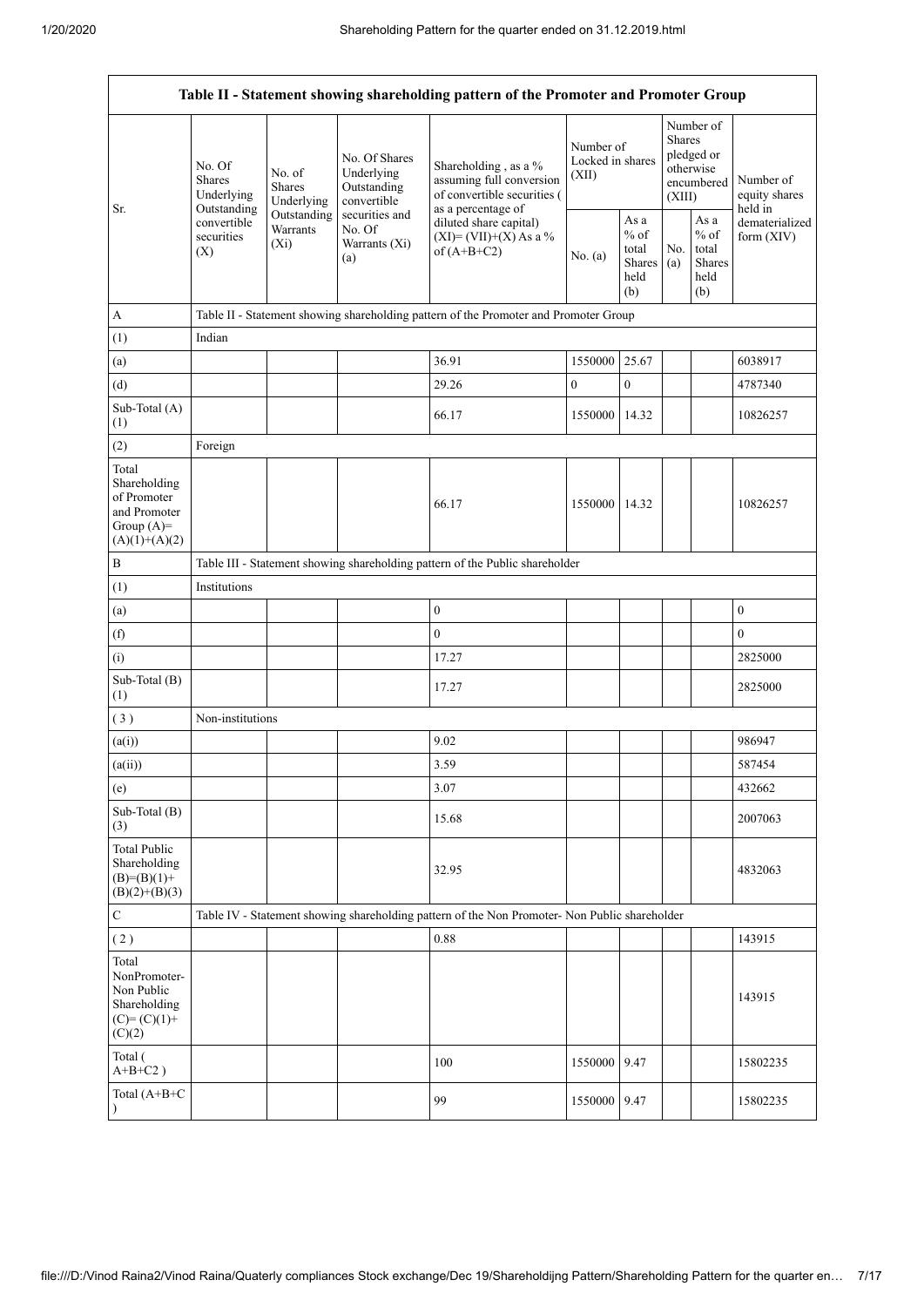| Individuals/Hindu undivided Family                                                                                                                                                       |                                                               |                       |  |  |  |  |  |  |
|------------------------------------------------------------------------------------------------------------------------------------------------------------------------------------------|---------------------------------------------------------------|-----------------------|--|--|--|--|--|--|
| Searial No.                                                                                                                                                                              | $\mathbf{1}$                                                  |                       |  |  |  |  |  |  |
| Name of the<br>Shareholders (I)                                                                                                                                                          | Yogen Khosla                                                  | Click here to go back |  |  |  |  |  |  |
| PAN(II)                                                                                                                                                                                  | AAGPK3964R                                                    | Total                 |  |  |  |  |  |  |
| No. of fully paid<br>up equity shares<br>held (IV)                                                                                                                                       | 6038917                                                       | 6038917               |  |  |  |  |  |  |
| No. Of Partly paid-<br>up equity shares<br>held(V)                                                                                                                                       |                                                               |                       |  |  |  |  |  |  |
| No. Of shares<br>underlying<br>Depository<br>Receipts (VI)                                                                                                                               |                                                               |                       |  |  |  |  |  |  |
| Total nos. shares<br>held $(VII) = (IV) +$<br>$(V)$ + $(VI)$                                                                                                                             | 6038917                                                       | 6038917               |  |  |  |  |  |  |
| Shareholding as a<br>% of total no. of<br>shares (calculated<br>as per SCRR,<br>1957) (VIII) As a<br>% of $(A+B+C2)$                                                                     | 36.91                                                         | 36.91                 |  |  |  |  |  |  |
|                                                                                                                                                                                          | Number of Voting Rights held in each class of securities (IX) |                       |  |  |  |  |  |  |
| Class eg: $X$                                                                                                                                                                            | 6038917                                                       | 6038917               |  |  |  |  |  |  |
| Class eg:y                                                                                                                                                                               |                                                               |                       |  |  |  |  |  |  |
| Total                                                                                                                                                                                    | 6038917                                                       | 6038917               |  |  |  |  |  |  |
| Total as a % of<br><b>Total Voting rights</b>                                                                                                                                            | 36.91                                                         | 36.91                 |  |  |  |  |  |  |
| No. Of Shares<br>Underlying<br>Outstanding<br>convertible<br>securities (X)                                                                                                              |                                                               |                       |  |  |  |  |  |  |
| No. of Shares<br>Underlying<br>Outstanding<br>Warrants (Xi)                                                                                                                              |                                                               |                       |  |  |  |  |  |  |
| No. Of Shares<br>Underlying<br>Outstanding<br>convertible<br>securities and No.<br>Of Warrants (Xi)<br>(a)                                                                               |                                                               |                       |  |  |  |  |  |  |
| Shareholding, as a<br>% assuming full<br>conversion of<br>convertible<br>securities (as a<br>percentage of<br>diluted share<br>capital) (XI)=<br>$(VII)+(Xi)(a)$ As a<br>% of $(A+B+C2)$ | 36.91                                                         | 36.91                 |  |  |  |  |  |  |
| Number of Locked in shares (XII)                                                                                                                                                         |                                                               |                       |  |  |  |  |  |  |
| No. (a)                                                                                                                                                                                  | 1550000                                                       | 1550000               |  |  |  |  |  |  |
| As a % of total<br>Shares held (b)                                                                                                                                                       | 25.67                                                         | 25.67                 |  |  |  |  |  |  |
|                                                                                                                                                                                          | Number of Shares pledged or otherwise encumbered (XIII)       |                       |  |  |  |  |  |  |
| No. (a)                                                                                                                                                                                  |                                                               |                       |  |  |  |  |  |  |
| As a % of total<br>Shares held (b)                                                                                                                                                       |                                                               |                       |  |  |  |  |  |  |
| Number of equity<br>shares held in<br>dematerialized<br>form $(XIV)$                                                                                                                     | 6038917                                                       | 6038917               |  |  |  |  |  |  |
| Reason for not providing PAN                                                                                                                                                             |                                                               |                       |  |  |  |  |  |  |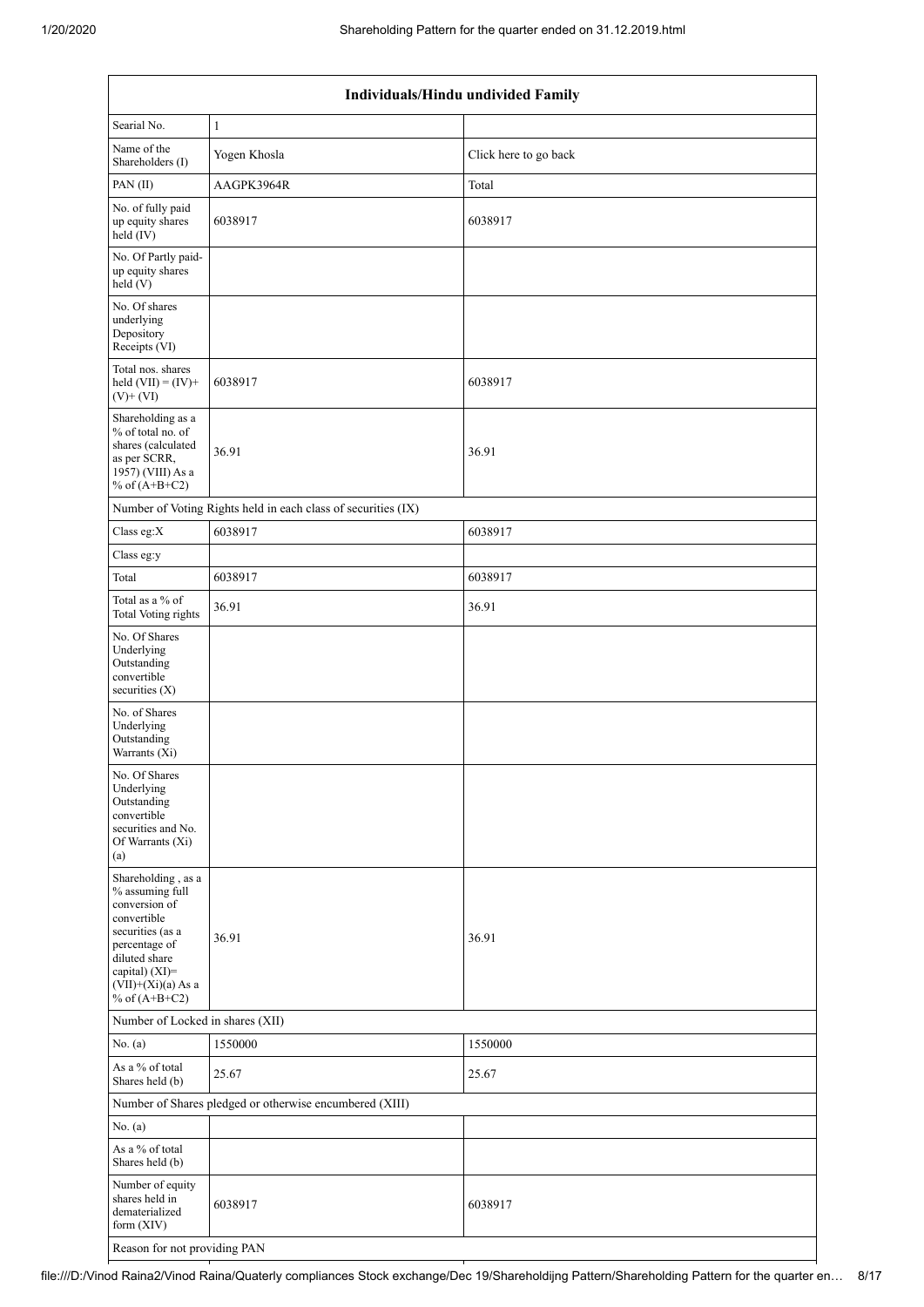| Reason for not<br>providing PAN |          |  |
|---------------------------------|----------|--|
| Shareholder type                | Promoter |  |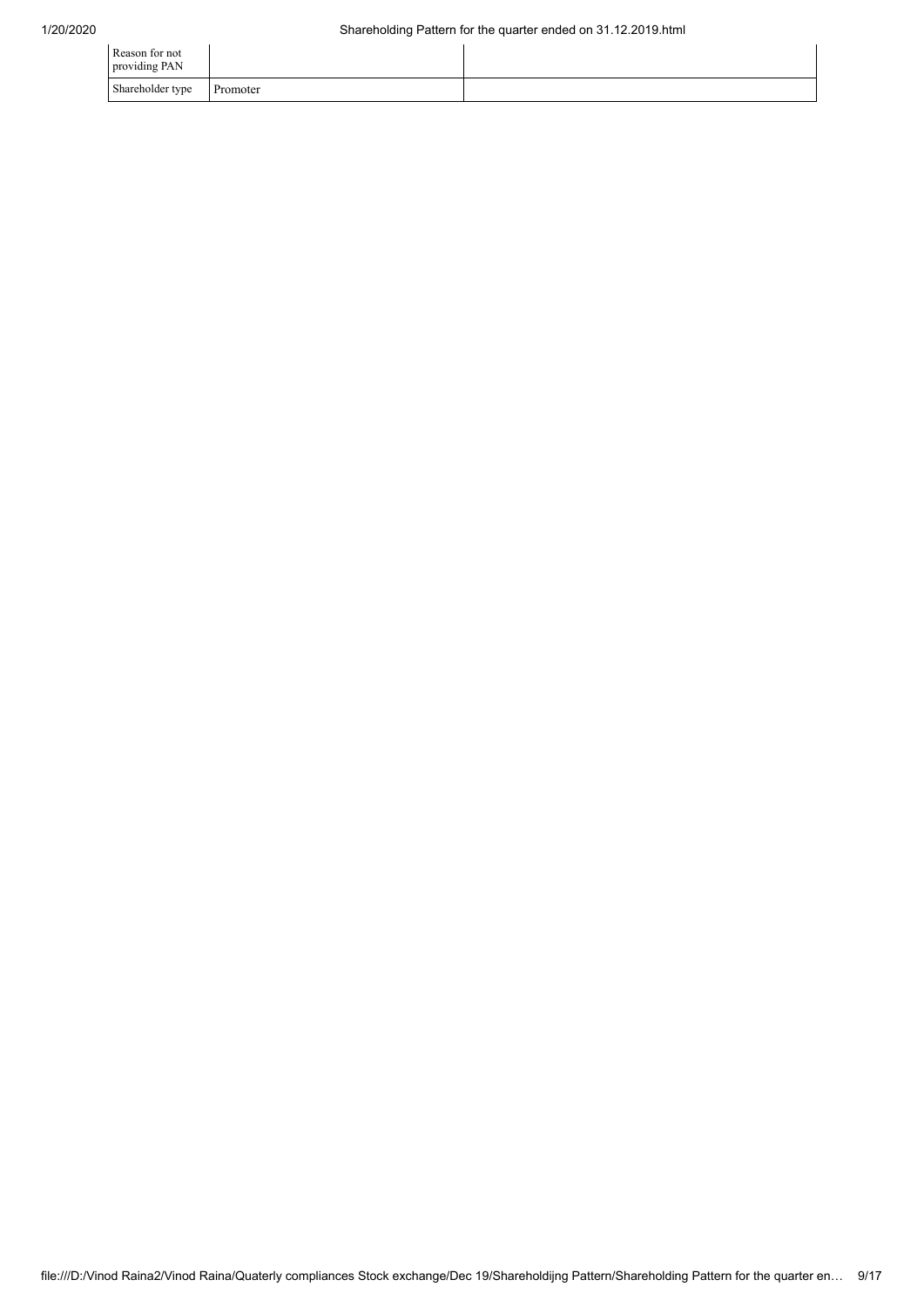|                                                                                                                                                                                      | Any Other (specify)                                           |                                  |                       |  |  |  |  |  |
|--------------------------------------------------------------------------------------------------------------------------------------------------------------------------------------|---------------------------------------------------------------|----------------------------------|-----------------------|--|--|--|--|--|
| Searial No.                                                                                                                                                                          | $\mathbf{1}$                                                  | $\overline{2}$                   |                       |  |  |  |  |  |
| Category                                                                                                                                                                             | <b>Bodies Corporate</b>                                       | <b>Bodies Corporate</b>          | Click here to go back |  |  |  |  |  |
| Name of the<br>Shareholders (I)                                                                                                                                                      | Indo Crediop Private Limited                                  | Moonlight Equity Private Limited |                       |  |  |  |  |  |
| PAN(II)                                                                                                                                                                              | AAACI1876R                                                    | AAACD3099D                       | Total                 |  |  |  |  |  |
| No. of the<br>Shareholders (I)                                                                                                                                                       | 1                                                             | $\mathbf{1}$                     | $\overline{c}$        |  |  |  |  |  |
| No. of fully paid<br>up equity shares<br>held (IV)                                                                                                                                   | 3427885                                                       | 1359455                          | 4787340               |  |  |  |  |  |
| No. Of Partly paid-<br>up equity shares<br>held (V)                                                                                                                                  |                                                               |                                  |                       |  |  |  |  |  |
| No. Of shares<br>underlying<br>Depository<br>Receipts (VI)                                                                                                                           |                                                               |                                  |                       |  |  |  |  |  |
| Total nos. shares<br>held $(VII) = (IV) +$<br>$(V)+(VI)$                                                                                                                             | 3427885                                                       | 1359455                          | 4787340               |  |  |  |  |  |
| Shareholding as a<br>% of total no. of<br>shares (calculated<br>as per SCRR,<br>1957) (VIII) As a<br>% of $(A+B+C2)$                                                                 | 20.95                                                         | 8.31                             | 29.26                 |  |  |  |  |  |
|                                                                                                                                                                                      | Number of Voting Rights held in each class of securities (IX) |                                  |                       |  |  |  |  |  |
| Class eg: X                                                                                                                                                                          | 3427885                                                       | 1359455                          | 4787340               |  |  |  |  |  |
| Class eg:y                                                                                                                                                                           |                                                               |                                  |                       |  |  |  |  |  |
| Total                                                                                                                                                                                | 3427885                                                       | 1359455                          | 4787340               |  |  |  |  |  |
| Total as a % of<br><b>Total Voting rights</b>                                                                                                                                        | 20.95                                                         | 8.31                             | 29.26                 |  |  |  |  |  |
| No. Of Shares<br>Underlying<br>Outstanding<br>convertible<br>securities $(X)$                                                                                                        |                                                               |                                  |                       |  |  |  |  |  |
| No. of Shares<br>Underlying<br>Outstanding<br>Warrants (Xi)                                                                                                                          |                                                               |                                  |                       |  |  |  |  |  |
| No. Of Shares<br>Underlying<br>Outstanding<br>convertible<br>securities and No.<br>Of Warrants (Xi)<br>(a)                                                                           |                                                               |                                  |                       |  |  |  |  |  |
| Shareholding, as a<br>% assuming full<br>conversion of<br>convertible<br>securities (as a<br>percentage of<br>diluted share<br>capital) (XI)=<br>$(VII)+(X)$ As a %<br>of $(A+B+C2)$ | 20.95                                                         | 8.31                             | 29.26                 |  |  |  |  |  |
| Number of Locked in shares (XII)                                                                                                                                                     |                                                               |                                  |                       |  |  |  |  |  |
| No. (a)                                                                                                                                                                              | $\boldsymbol{0}$<br>$\boldsymbol{0}$<br>$\boldsymbol{0}$      |                                  |                       |  |  |  |  |  |
| As a % of total<br>Shares held (b)                                                                                                                                                   | $\mathbf{0}$                                                  | $\mathbf{0}$                     | $\overline{0}$        |  |  |  |  |  |
|                                                                                                                                                                                      | Number of Shares pledged or otherwise encumbered (XIII)       |                                  |                       |  |  |  |  |  |
| No. (a)                                                                                                                                                                              |                                                               |                                  |                       |  |  |  |  |  |
| As a % of total<br>Shares held (b)                                                                                                                                                   |                                                               |                                  |                       |  |  |  |  |  |
| Number of equity                                                                                                                                                                     | 3427885                                                       | 1359455                          | 4787340               |  |  |  |  |  |

 $\mathbf{I}$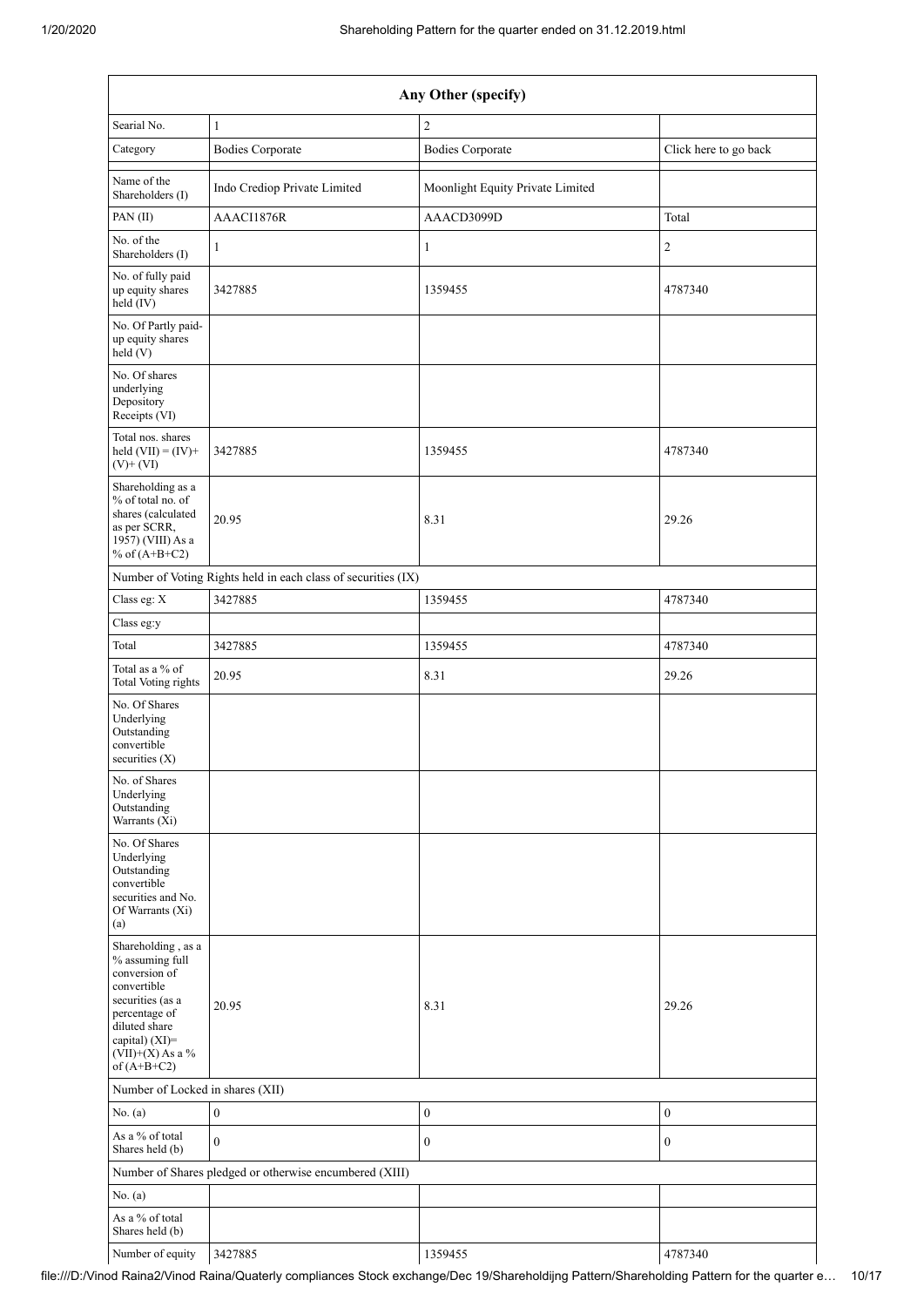| shares held in<br>dematerialized<br>form $(XIV)$ |  |  |  |  |  |  |  |
|--------------------------------------------------|--|--|--|--|--|--|--|
| Reason for not providing PAN                     |  |  |  |  |  |  |  |
| Reason for not<br>providing PAN                  |  |  |  |  |  |  |  |
| Shareholder type                                 |  |  |  |  |  |  |  |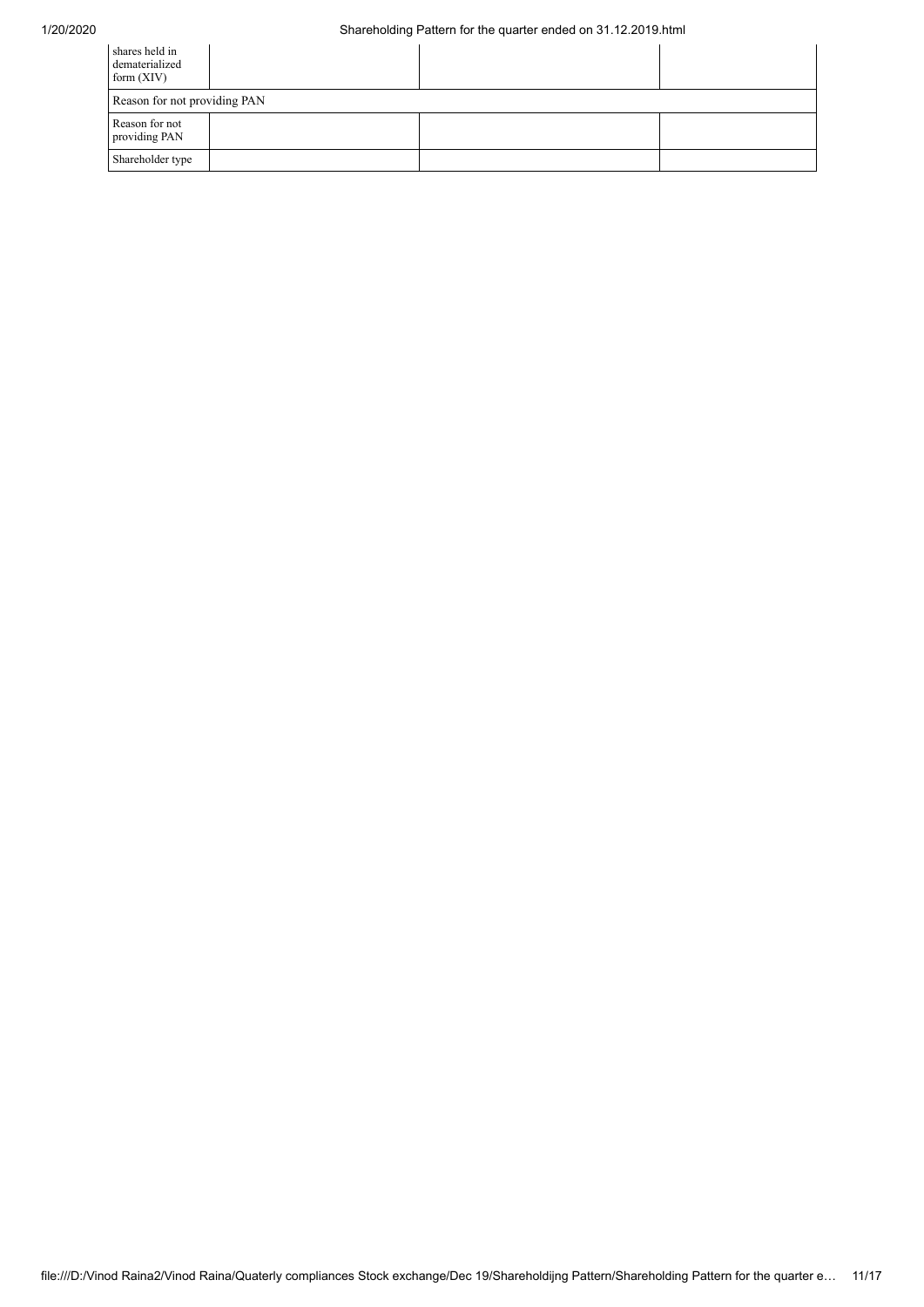| Any Other (specify)                                                                                                                                                                  |                                                               |                                             |                       |  |  |  |  |
|--------------------------------------------------------------------------------------------------------------------------------------------------------------------------------------|---------------------------------------------------------------|---------------------------------------------|-----------------------|--|--|--|--|
| Searial No.                                                                                                                                                                          | $\mathbf{1}$                                                  | $\overline{c}$                              |                       |  |  |  |  |
| Category                                                                                                                                                                             | Overseas Corporate Bodies                                     | Overseas Corporate Bodies                   |                       |  |  |  |  |
| Category / More<br>than 1 percentage                                                                                                                                                 | More than 1 percentage of shareholding                        | More than 1 percentage of shareholding      | Click here to go back |  |  |  |  |
| Name of the<br>Shareholders (I)                                                                                                                                                      | India 2020 II Investors Limited                               | Lighthouse Emerging India Investors Limited |                       |  |  |  |  |
| PAN(II)                                                                                                                                                                              | AADCI9497D                                                    | AACCL9792P                                  | Total                 |  |  |  |  |
| No. of the<br>Shareholders (I)                                                                                                                                                       | $\mathbf{1}$                                                  | $\mathbf{1}$                                | $\boldsymbol{0}$      |  |  |  |  |
| No. of fully paid<br>up equity shares<br>held (IV)                                                                                                                                   | 2421519                                                       | 403481                                      | $\boldsymbol{0}$      |  |  |  |  |
| No. Of Partly paid-<br>up equity shares<br>held(V)                                                                                                                                   |                                                               |                                             |                       |  |  |  |  |
| No. Of shares<br>underlying<br>Depository<br>Receipts (VI)                                                                                                                           |                                                               |                                             |                       |  |  |  |  |
| Total nos. shares<br>held $(VII) = (IV) +$<br>$(V)$ + $(VI)$                                                                                                                         | 2421519                                                       | 403481                                      | $\boldsymbol{0}$      |  |  |  |  |
| Shareholding as a<br>% of total no. of<br>shares (calculated<br>as per SCRR,<br>1957) (VIII) As a<br>% of $(A+B+C2)$                                                                 | 14.8                                                          | 2.47                                        | $\boldsymbol{0}$      |  |  |  |  |
|                                                                                                                                                                                      | Number of Voting Rights held in each class of securities (IX) |                                             |                       |  |  |  |  |
| Class eg: X                                                                                                                                                                          | 2421519                                                       | 403481                                      | $\boldsymbol{0}$      |  |  |  |  |
| Class eg:y                                                                                                                                                                           |                                                               |                                             |                       |  |  |  |  |
| Total                                                                                                                                                                                | 2421519                                                       | 403481                                      | $\boldsymbol{0}$      |  |  |  |  |
| Total as a % of<br><b>Total Voting rights</b>                                                                                                                                        | 14.8                                                          | 2.47                                        | $\boldsymbol{0}$      |  |  |  |  |
| No. Of Shares<br>Underlying<br>Outstanding<br>convertible<br>securities (X)                                                                                                          |                                                               |                                             |                       |  |  |  |  |
| No. of Shares<br>Underlying<br>Outstanding<br>Warrants (Xi)                                                                                                                          |                                                               |                                             |                       |  |  |  |  |
| No. Of Shares<br>Underlying<br>Outstanding<br>convertible<br>securities and<br>Warrants $(X)$                                                                                        |                                                               |                                             |                       |  |  |  |  |
| Shareholding, as a<br>% assuming full<br>conversion of<br>convertible<br>securities (as a<br>percentage of<br>diluted share<br>capital) (XI)=<br>$(VII)+(X)$ As a %<br>of $(A+B+C2)$ | 14.8                                                          | 2.47                                        | $\boldsymbol{0}$      |  |  |  |  |
| Number of Locked in shares (XII)                                                                                                                                                     |                                                               |                                             |                       |  |  |  |  |
| No. (a)                                                                                                                                                                              |                                                               |                                             |                       |  |  |  |  |
| As a % of total<br>Shares held (b)                                                                                                                                                   |                                                               |                                             |                       |  |  |  |  |
| Number of equity<br>shares held in<br>dematerialized<br>form $(XIV)$                                                                                                                 | 2421519                                                       | 403481                                      | $\boldsymbol{0}$      |  |  |  |  |
|                                                                                                                                                                                      | Reason for not providing PAN                                  |                                             |                       |  |  |  |  |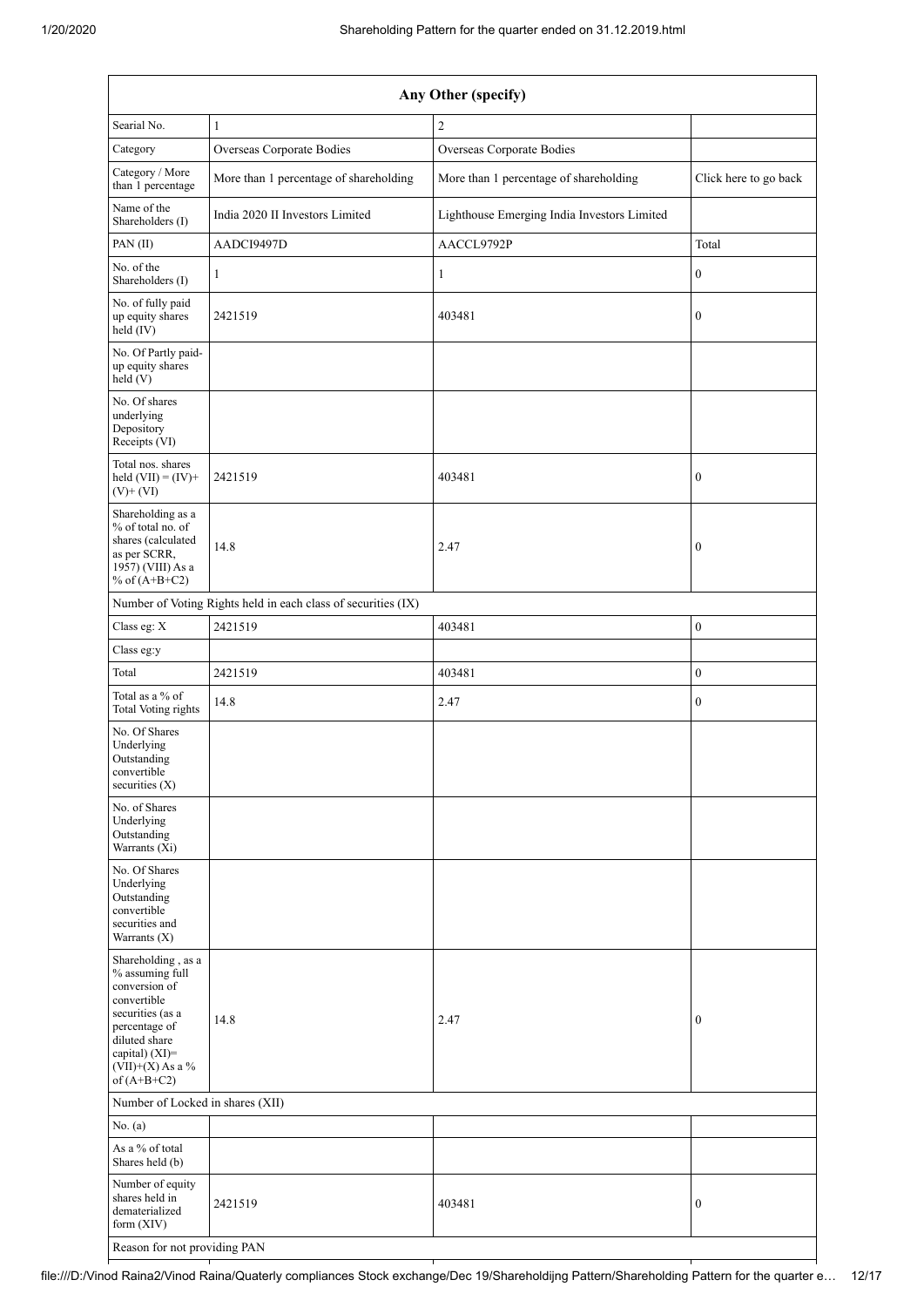Reason for not providing PAN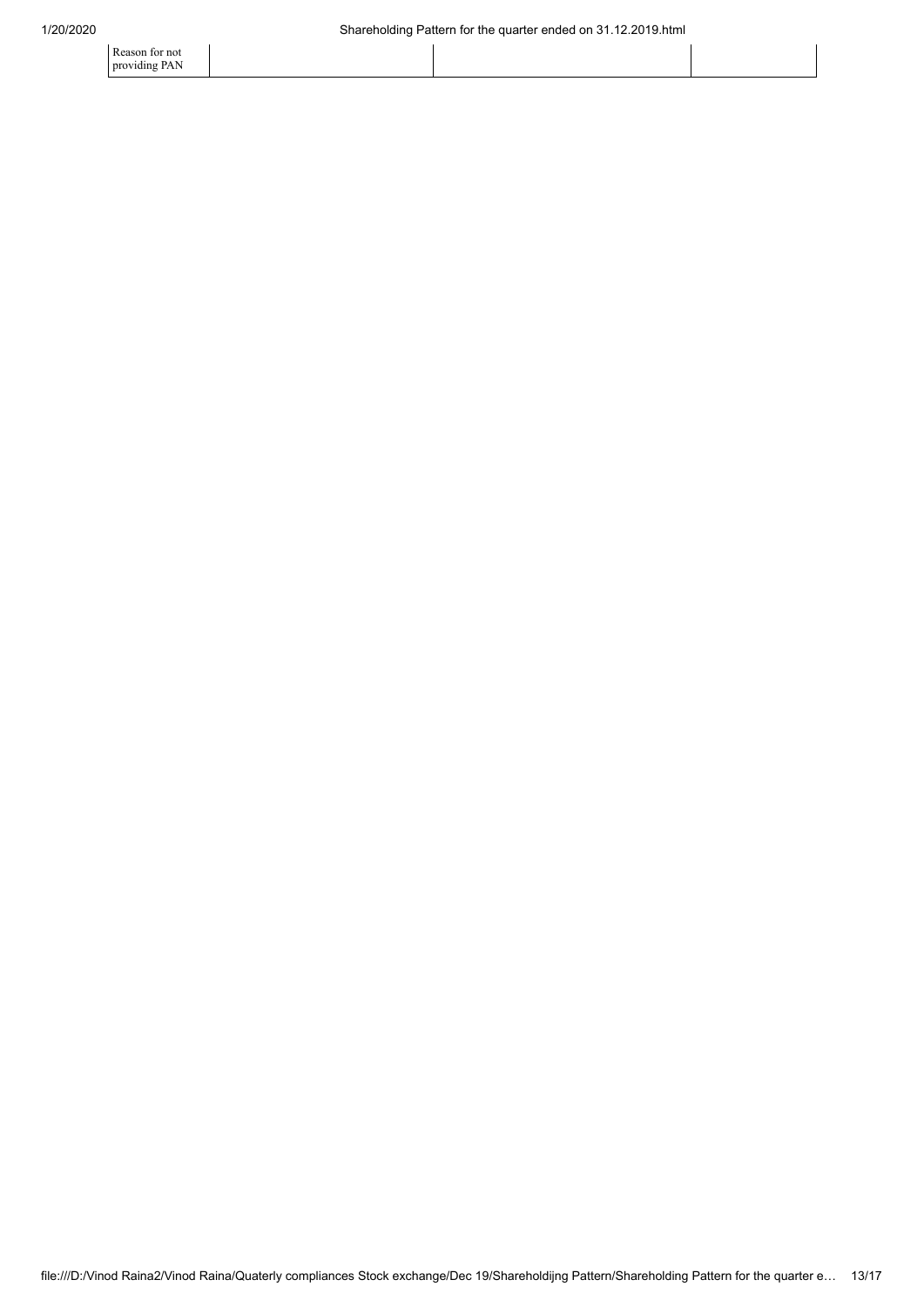| Individuals - ii. Individual shareholders holding nominal share capital in excess of Rs. 2 lakhs.                                                                                    |                        |                       |  |  |  |  |  |
|--------------------------------------------------------------------------------------------------------------------------------------------------------------------------------------|------------------------|-----------------------|--|--|--|--|--|
| Searial No.                                                                                                                                                                          | $\mathbf{1}$           |                       |  |  |  |  |  |
| Name of the<br>Shareholders (I)                                                                                                                                                      | Rohinton Soli Screwala | Click here to go back |  |  |  |  |  |
| PAN(II)                                                                                                                                                                              | AAGPS7083K             | Total                 |  |  |  |  |  |
| No. of fully paid<br>up equity shares<br>held (IV)                                                                                                                                   | 209017                 | 209017                |  |  |  |  |  |
| No. Of Partly paid-<br>up equity shares<br>held (V)                                                                                                                                  |                        |                       |  |  |  |  |  |
| No. Of shares<br>underlying<br>Depository<br>Receipts (VI)                                                                                                                           |                        |                       |  |  |  |  |  |
| Total nos. shares<br>held $(VII) = (IV) +$<br>$(V)$ + $(VI)$                                                                                                                         | 209017                 | 209017                |  |  |  |  |  |
| Shareholding as a<br>% of total no. of<br>shares (calculated<br>as per SCRR,<br>1957) (VIII) As a<br>% of $(A+B+C2)$                                                                 | 1.28                   | 1.28                  |  |  |  |  |  |
| Number of Voting Rights held in each class of securities (IX)                                                                                                                        |                        |                       |  |  |  |  |  |
| Class eg: X                                                                                                                                                                          | 209017                 | 209017                |  |  |  |  |  |
| Class eg:y                                                                                                                                                                           |                        |                       |  |  |  |  |  |
| Total                                                                                                                                                                                | 209017                 | 209017                |  |  |  |  |  |
| Total as a % of<br><b>Total Voting rights</b>                                                                                                                                        | 1.28                   | 1.28                  |  |  |  |  |  |
| No. Of Shares<br>Underlying<br>Outstanding<br>convertible<br>securities (X)                                                                                                          |                        |                       |  |  |  |  |  |
| No. of Shares<br>Underlying<br>Outstanding<br>Warrants (Xi)                                                                                                                          |                        |                       |  |  |  |  |  |
| No. Of Shares<br>Underlying<br>Outstanding<br>convertible<br>securities and No.<br>Of Warrants (Xi)<br>(a)                                                                           |                        |                       |  |  |  |  |  |
| Shareholding, as a<br>% assuming full<br>conversion of<br>convertible<br>securities (as a<br>percentage of<br>diluted share<br>capital) (XI)=<br>$(VII)+(X)$ As a %<br>of $(A+B+C2)$ | 1.28                   | 1.28                  |  |  |  |  |  |
| Number of Locked in shares (XII)                                                                                                                                                     |                        |                       |  |  |  |  |  |
| No. (a)                                                                                                                                                                              |                        |                       |  |  |  |  |  |
| As a % of total<br>Shares held (b)                                                                                                                                                   |                        |                       |  |  |  |  |  |
| Number of equity<br>shares held in<br>dematerialized<br>form (XIV)                                                                                                                   | 209017                 | 209017                |  |  |  |  |  |
| Reason for not providing PAN                                                                                                                                                         |                        |                       |  |  |  |  |  |
| Reason for not<br>providing PAN                                                                                                                                                      |                        |                       |  |  |  |  |  |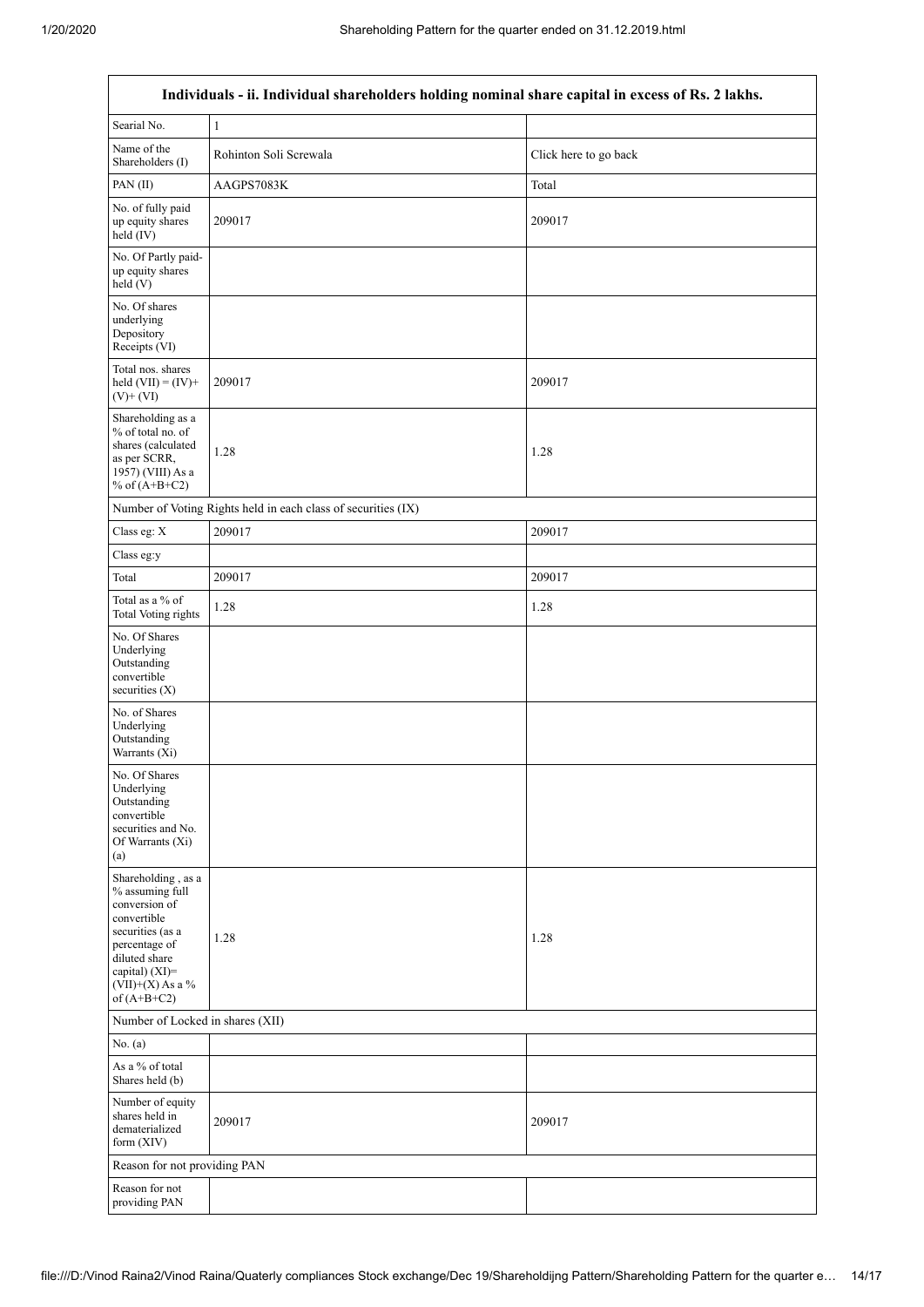| Any Other (specify)                                                                                                                                                                  |                                                               |                           |                  |                         |                       |  |  |
|--------------------------------------------------------------------------------------------------------------------------------------------------------------------------------------|---------------------------------------------------------------|---------------------------|------------------|-------------------------|-----------------------|--|--|
| Searial No.                                                                                                                                                                          | $\mathbf{1}$                                                  | $\sqrt{2}$                | 3                | $\overline{4}$          |                       |  |  |
| Category                                                                                                                                                                             | <b>Bodies Corporate</b>                                       | Non-Resident Indian (NRI) | Trusts           | <b>Clearing Members</b> |                       |  |  |
| Category / More<br>than 1 percentage                                                                                                                                                 | Category                                                      | Category                  | Category         | Category                |                       |  |  |
| Name of the<br>Shareholders (I)                                                                                                                                                      |                                                               |                           |                  |                         | Click here to go back |  |  |
| PAN(II)                                                                                                                                                                              |                                                               |                           |                  |                         | Total                 |  |  |
| No. of the<br>Shareholders (I)                                                                                                                                                       | 91                                                            | 40                        | 1                | 22                      | 154                   |  |  |
| No. of fully paid<br>up equity shares<br>held (IV)                                                                                                                                   | 484284                                                        | 11333                     | 250              | 6933                    | 502800                |  |  |
| No. Of Partly paid-<br>up equity shares<br>held (V)                                                                                                                                  |                                                               |                           |                  |                         |                       |  |  |
| No. Of shares<br>underlying<br>Depository<br>Receipts (VI)                                                                                                                           |                                                               |                           |                  |                         |                       |  |  |
| Total nos. shares<br>held $(VII) = (IV) +$<br>$(V)+(VI)$                                                                                                                             | 484284                                                        | 11333                     | 250              | 6933                    | 502800                |  |  |
| Shareholding as a<br>% of total no. of<br>shares (calculated<br>as per SCRR,<br>1957) (VIII) As a<br>% of $(A+B+C2)$                                                                 | 2.96                                                          | 0.07                      | $\boldsymbol{0}$ | 0.04                    | 3.07                  |  |  |
|                                                                                                                                                                                      | Number of Voting Rights held in each class of securities (IX) |                           |                  |                         |                       |  |  |
| Class eg: X                                                                                                                                                                          | 484284                                                        | 11333                     | 250              | 6933                    | 502800                |  |  |
| Class eg:y                                                                                                                                                                           |                                                               |                           |                  |                         |                       |  |  |
| Total                                                                                                                                                                                | 484284                                                        | 11333                     | 250              | 6933                    | 502800                |  |  |
| Total as a $\%$ of<br>Total Voting rights                                                                                                                                            | 2.96                                                          | $0.07\,$                  | $\boldsymbol{0}$ | 0.04                    | 3.07                  |  |  |
| No. Of Shares<br>Underlying<br>Outstanding<br>convertible<br>securities $(X)$                                                                                                        |                                                               |                           |                  |                         |                       |  |  |
| No. of Shares<br>Underlying<br>Outstanding<br>Warrants (Xi)                                                                                                                          |                                                               |                           |                  |                         |                       |  |  |
| No. Of Shares<br>Underlying<br>Outstanding<br>convertible<br>securities and No.<br>Of Warrants (Xi)<br>(a)                                                                           |                                                               |                           |                  |                         |                       |  |  |
| Shareholding, as a<br>% assuming full<br>conversion of<br>convertible<br>securities (as a<br>percentage of<br>diluted share<br>capital) (XI)=<br>$(VII)+(X)$ As a %<br>of $(A+B+C2)$ | 2.96                                                          | 0.07                      | $\boldsymbol{0}$ | 0.04                    | 3.07                  |  |  |
| Number of Locked in shares (XII)                                                                                                                                                     |                                                               |                           |                  |                         |                       |  |  |
| No. (a)                                                                                                                                                                              |                                                               |                           |                  |                         |                       |  |  |
| As a % of total<br>Shares held (b)                                                                                                                                                   |                                                               |                           |                  |                         |                       |  |  |
| Number of equity<br>shares held in<br>dematerialized<br>form $(XIV)$                                                                                                                 | 416146                                                        | 9333                      | 250              | 6933                    | 432662                |  |  |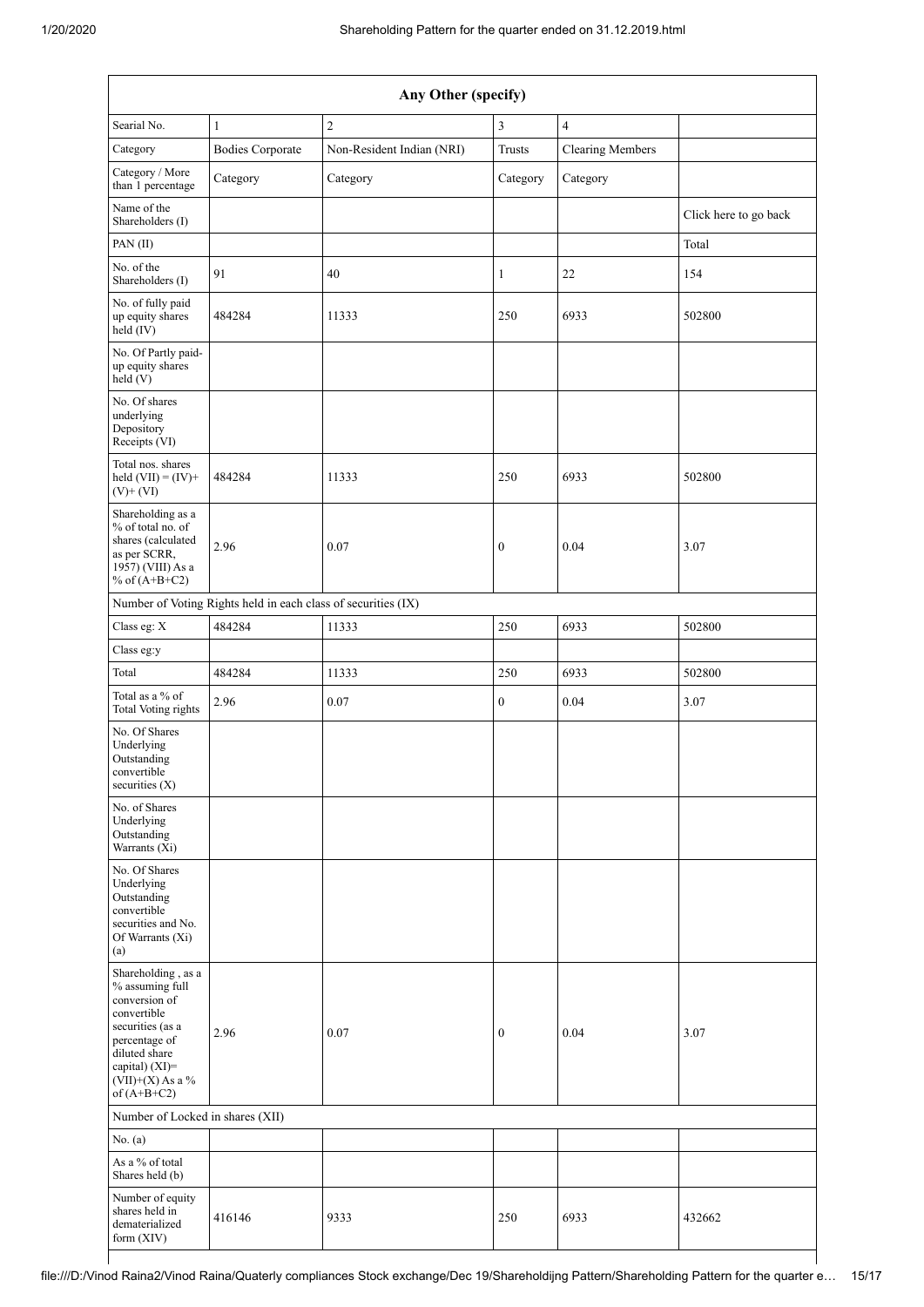| Reason for not providing PAN    |  |  |  |  |  |  |  |
|---------------------------------|--|--|--|--|--|--|--|
| Reason for not<br>providing PAN |  |  |  |  |  |  |  |